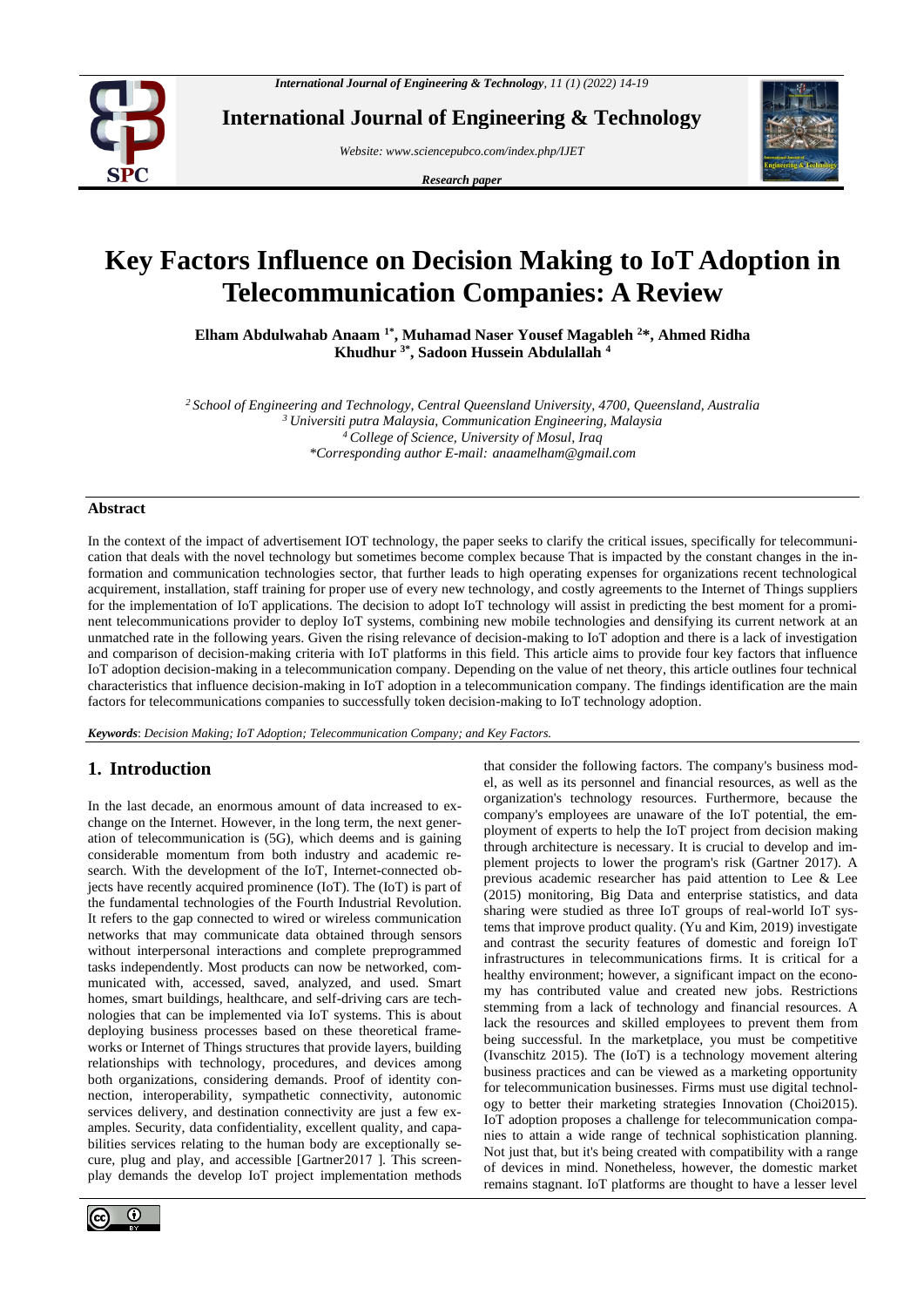of security compared to global IoT platforms. Even though this issue is well-known, there is a lack of investigation and comparison of decision-making criteria with 5G with IoT platforms. Furthermore, because each of the present Interfaces for IoT on a global scale was built individually, security for interoperability was not given enough consideration. As a result, in this article, we examine and evaluate the decision-making aspects of domestic and international IoT platforms and predict future IoT platform directions. The Contribution in the current study scanning the previous literature review of the related scope of study with IoT and 5G. (Mistry et al., 2020) discuss blockchain-based industrial automation for the applications. (Miraz et al. 2018) Evaluate blockchain Existing security effectiveness. (Dorri et al. 2016) suggested secure and flexible IoT technology. (Hwang et al.2018) suggest a method to direct connection among devices. But the contribution of the current study is:

- 1) Using decision-making to identify critical issues in the adoption of IoT in telecommunication companies.
- There are no studies that have attended the potential of decision making to integrate IoT with 5G for identifying challenges of successful adoption in telecommunication companies.

# **2. Literature Review**

#### **2.1. Related Work**

Publications regarding IoT adoption published between 2016 and 2019 were located in the research and use the relevant descriptive terms: "IoT" stands for Internet of Things. Abazi (2016) described the procedure that small and medium businesses must follow when making IoT adoption decisions, stating which owners, administrators, and staff members should be knowledgeable about the Internet of Things and its effect on the company. The author mentioned two factors to be considered when implementing IoT. Nylander, Wallberg, & Hansson (2017), The researchers conduct an interdisciplinary study (partnership between computer science, business model studies, and process improvement research), concluding that to adopt Internet of Things solutions, the company must first obtain technological expertise. Additionally, Actions in the IoT sector are required to solve standardization, accessibility, and security issues. Lee (2019) presented an IoT ecosystem, IoT architecture, and the IoT service business model required for the deployment of IoT services in enterprises.

#### **2.2. Evolution Internet of Things (IoT)**

Besides using the phrase alone, modern components of IoT have been merged into several different technologies, with popular definitions based around the Internet of Things. Sensory network of true or real items. Observation and collaboration with other companies (Ali Dorri et.al 2016). There are approximately 5 billion smart devices globally, which helps people understand the rise of the Internet of things and its worldwide scope. It is estimated that over 50 billion devices will be sold. By 2020, smart devices connected to the Internet will be the norm (DongYeop et.al 2018). This statistic is cited across several academic studies with multiple layers of references, yet the source of this data is a journal article. Ericsson issued a study in February 2011, the largest telecommunication corporation that specializes in networking. The original document makes it crystal evident that the expected outcome will occur. An estimate of 50 billion connected smart devices by 2020 was given. Just an attainable objective and somewhat imaginative becoming a representation instead of an accurate prognosis, a risk-averse person may find a forecast or supposition to be an obstacle organization. Regardless of Ericson's mass volume ideas from 2011, the growth of connectable or smart IoT devices can be found in many aspects of life around the globe. Spanning from security systems to refrigerators and everything in between factories that are highly

automated and coordinated. The following visions can explain the integration of IoT into three common organisms: "Things oriented," for example, sensors, "Internet-focused," for example, the Internet, and "semantically focused" for limit access (Mahdi 2018).



#### **2.3. Businesses and Developments in The IoT Platform**

Moore (1993) proposes that a company be considered as part of a business ecosystem that spans many industries rather than as a particular sector. In general, ecosystems feature either a hubcentered star shape or a flat mesh-like structure (Mazhelis et.al 2012). The top framework is found in west, where IoT ecosystems are built around main IT companies like Google, Amazon, Facebook, and Apple that interact with a large number of small businesses, whereas the flat mesh-like framework is discovered in the European Union, where the IoT environment is made up of small and adaptable businesses (Kubler2013). An business environment enables businesses to collaborate and compete with one another to promote new components, grow marketplaces, and boost productivity. An Iot application network, according to (Mazhelis et al.2012) is a specific type of business ecosystem made up of cooperating IoT-related enterprises and individuals, as well as their socioeconomic surroundings. They propose that technology platform vendors, hard-ware network operators, and regulatory requirements comprise the community of an IoT ecosystem. Cross-industry players can output metrics to a business Iot network [14]. Because most Cloud platforms necessitate the integration of several devices and software modules from various vendors, most businesses lack the technical expertise required to provide the necessary assistance. Considering the smart Iot environment will aid in the selection of the appropriate Iot networks for service improvement.

| <b>Table 1:</b> The Application of the Internet of Things (IoT) Access |                                              |                        |
|------------------------------------------------------------------------|----------------------------------------------|------------------------|
|                                                                        | Model: Key Decisions: Improve the            | Customers<br>would     |
|                                                                        | customer experience, provide a more          | enjoy an integrated    |
| 1                                                                      | economical hotel accommodation, and          | experience with        |
|                                                                        | contributing to Marriott's global            | access to their own    |
|                                                                        | sustainability performance and objectives.   | data and information   |
|                                                                        | Collaboration: Form a relationship with      | Security,              |
|                                                                        | Samsung and Legrand. Samsung uses the        | authentication,<br>and |
|                                                                        | ARTIK platform and the SmartThings           | access management      |
|                                                                        | Cloud to create an end-to-end IoT service    | from beginning to      |
| $\overline{c}$                                                         | that includes everything from intelligent    | end. Platform allows   |
|                                                                        | illumination to voice-activated room         | Alexa from Amazon      |
|                                                                        | controls. Legrand provides a range of power, | to "speak" to IoT      |
|                                                                        | light, and data solutions that provide       | devices (e.g.,         |
|                                                                        | electricity and communication to previously  | thermostats and lights |
|                                                                        | inaccessible area.                           | in hotel rooms).       |
|                                                                        | Hotel takes advantage of VMware's latest     | A cloud platform that  |
| $\mathcal{R}$                                                          | extending of its IBM Cloud collaboration.    | is virtualization,     |
|                                                                        | Provider IT paradigm that would enable a     | application,<br>and    |
|                                                                        |                                              |                        |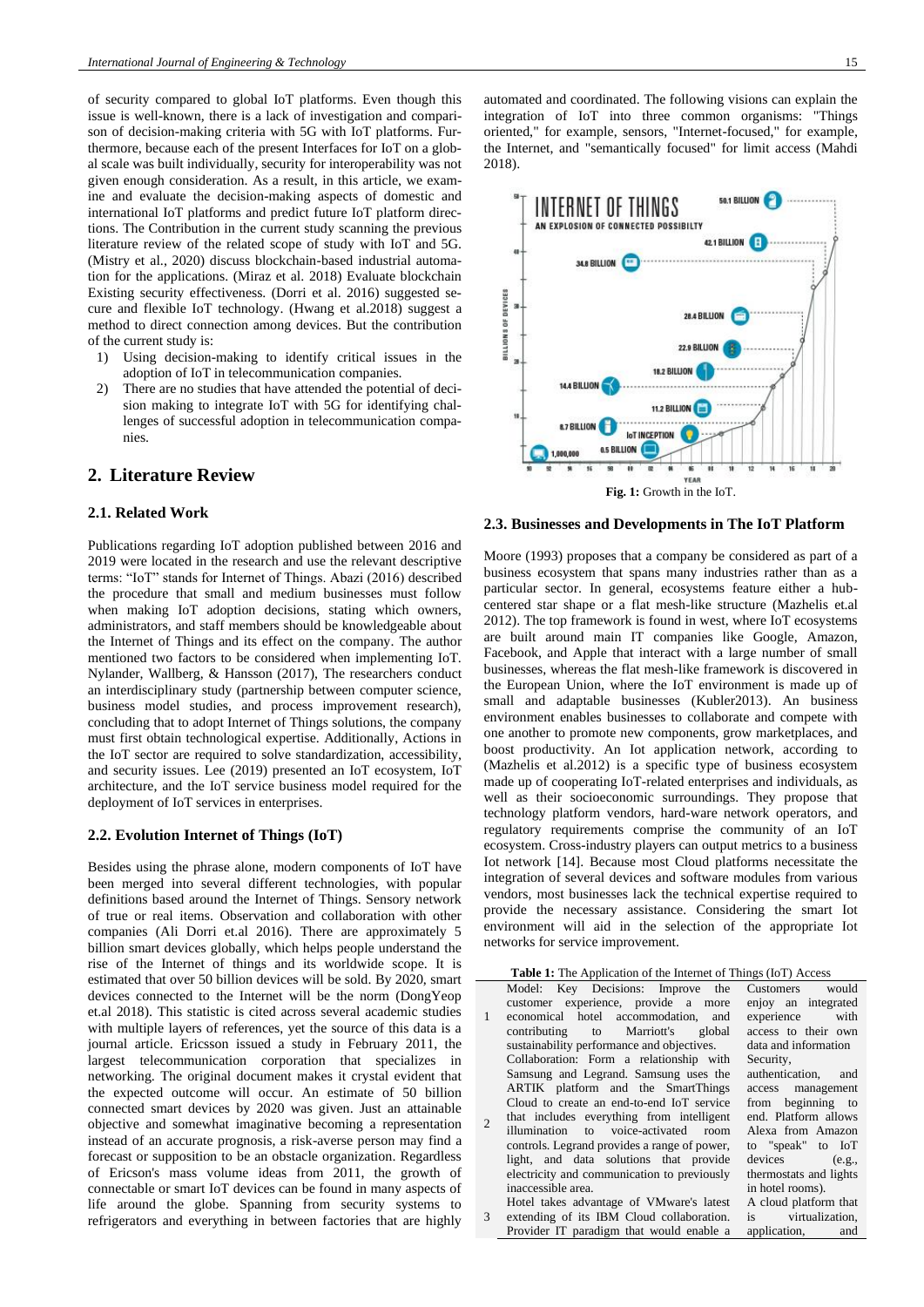variety of new digital experiences by safely extending towards on data centre into the cloud platform. controlled

## **2.4. Characteristic of IoT**

The three elements of IoT communication firms are perceptive layer, network layer, and application layer systems (YAN Bo et al. 2009). It serves as a platform for IoT to detect objects and gather data. The presentation layer serves as a link for IoT and users (including man, organization, and other systems). It interacts with industrial requirements to meet the smart use of IoT (Liu Yujie, 2009). The architecture of IoT is seen in Figure 2. The major purpose of the network layers is to gather and process information, while the expansion layer is made up of typical wireless sensor networks, Radio Frequency Identification, RFID, and the ultimate controlling mechanism are all part of the WSN system. The network layer includes two dimness bar codes that identify the device, RFID labels, camera gaps' sensor, m2m terminal, a portable terminal, sensor network, and sensor portal. The IoT network layer is built on top of today's mobile telecommunications and internet infrastructure (Yang, Zhihong. Et.al 2011). Its primary function is to transmit data over a great distance.



**Fig. 2:** Characteristic of IoT.

#### **2.6. Challenges**

IoT and its use in many sectors are increasing at an exponential rate over the recent years. YAN (2009) there are enormous data of IoT-enabled devices, more than 20 billion, by 2020. This big data need to manage adequate storage, and processing approaches. (Mistry et al., 2020) stated that The IoT has Technology was used to modify these circumstances, in which the challenges as mentioned earlier may be addressed by direct contact between robots, data, and humans. Moreover, (Anaam .et.el 2021). Mentioned that the failure of signal points and lack of trust between sharing systems are the main issues of IoT. (Mistry et al., 2020) to control the IoT limitation can be used per-peer communication between nodes. But this type of connection of system has several concerns like privacy and security that can be open the door for hackers. Moreover (Shah, Bolton, and Menon, 2020) Access to particular data exchanges and increasing collaboration, trust is a vital key element for successful (IoT) adoption. This fundamental review of a few of the issues and risks of (IoT) in telecommunication companies is only a taste to pique your interest as technology advances, prompting further investigation into future consequences.

## **2.7. Research Gaps**

This article focuses on examining decision-making ideas concerning IoT adoption and its broader applicability across the global E-CRM (Anaam, Azmi, et al., 2020). Within the literature investigated, the scholar has recognized some of the influences and challenges on IoT adoption in worldwide E-CRM(Anaam et al., 2018), which will also assist industries and other scholars who are evaluating developing further while implementing IoT within

telecommunication companies(Anaam, Abu Bakar, et al., 2020). Despite the great awareness and disruptive nature of IoT in E-CRM, the highlighted hurdles and concerns, in contrast to the few applications and unknown advantages, highlight the initial phase of IoT in E-CRM.

#### loT adoption to approach 100% over the next 10 years



**Fig. 3:** h 1oT Adoption Source:(Shah, Bolton and Menon, 2020.

# **3. Methodology**

## **3.1. Searching Process in Databases**

The examination method of this literature involves collecting databases from the thesis, journals, and conferences with keywords. The databases were selected for the years from 2000 to 2020. The databases used are as shown in Table 1. This study selects journals and conferences based on these keyword queries (Decision making, IoT adoption, telecommunication company, and Key factors). The database collection provides an important list of possible researches. The processes in selecting the studies relevant to paper review are as follows:

- 1) Exclude studies whose titles are not relevant to the paper goal.
- 2) Exclude papers with their abstracts and keywords not related to the paper goal.
- 3) Read the remaining sections on the papers and exclude any paper that is not relevant to the scope.

## **3.2. Identify Literature Review**

This study aims to do a previous literature Analysis to find the most critical factors to take decision making to IoT adoption that contributed optimistic about successful adoption of IoT systems. In telecommunication companies. The study Ues different keywords such as Decision making, IoT adoption, telecommunication company, and Key factors.

#### **3.3. Identify Value Net Theory in Telecommunication**

Telecom companies have considerable cost convergence capability in the IoT value net. They may extract knowledge and capabilities from members in the IoT chain, making them important hubs in the series. When the value net generates interests, telecommunications firms act as a link between participants. In the value net, they are therefore organizers and organizers. Based on the integration, the IoT network is costly and takes decision making to adopt as this networking needs to employ high skills (Qin et al. 2015).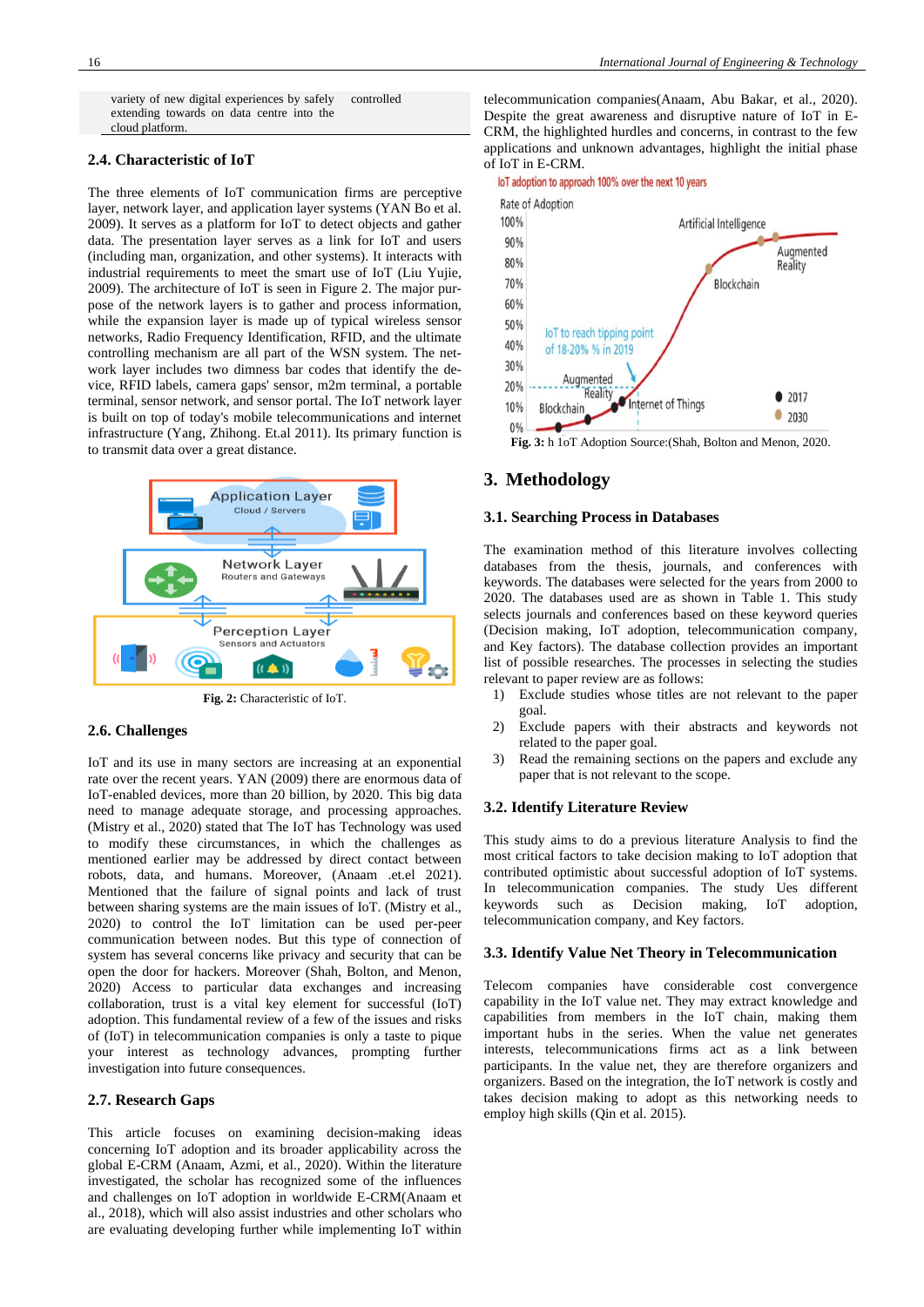

# **4. Results**

# **4.1. Main Factors of Decision Making to Adopt IoT In Telecommunication Company**

There are different factors to make decisions to adopt IoT that have to consider, such as platform providers, item providers, security, Cost, employee skills, an environment of IoT, and customers (Ziegeldorf 2014). Based on the analysis in a literature review. This paper identifies four critical factors of decisionmaking to adoption IoT in a telecommunication company. When the value net generates interests, telecommunications firms act as a link between participants. In the value net, they are therefore organizers and organizers. The integration of the IoT network is costly and takes decision-making to adopt as this networking needs to employ high skills. Customers can purchase IoT goods and services from telecom providers. They can understand consumers' demands and report back to them in real-time since they have a huge customer base and direct touch. This will enable them to respond to market demand fast like customers and participants.

- a) Security
- b) Cost
- c) technology developers such as telecom companies, connectivity platform developers, data network developers.
- d) Users and customers (corporate users, corporate customers, individual customers).

These critical factors contribute to the success, expand markets, facilitate communication and competition in the companies, and benefit enterprises, users, and customers. Fig. 6 presents the key players of the adoption of IoT.



**Fig. 5:** Key Factors to Decision Making to Adopt IoT.

# **4.2. Technology Services**

The blockchain is used for emerging technology. The transition is essential to a decentralized, cryptographically secure Network between a centralized customer service online platform. Furthermore, the blockchain is essentially an unchanging leader that can confirm banking transactions. It helps customers have a transmitted P2P network in which non-trustworthy members can share information without needing a secure intermediary (Gartner 2018). Trust and security are key features of blockchain that can be accomplished by using the resulting previous blocks. To reach a consensus, the obtained hash is validated by nodes and then found the secret key for the following block. This process is termed the Proof-of-Work (POW), and the mineral clusters are recognized for the work carried out in the system (Chellappan 2016). Such motivation models encourage the mining clusters to participate in the network to communicate computer power for mining blocks. In addition, Blockchain differs in consensus and continues to follow properties from other sensor networks. The following are the following: Trust-less, Permission-less, Censorship resistant. In addition, Technology Blockchain technology services have main aspects as (a) Consensus: The PoW protocol is verifying all activities in the network extremely important to prevent a possible miner node controlling the whole blockchain network and manipulating the record of transactions. (B)Cryptography: It provides strong authentication encryption across all data of the network. (c) Smart Contract: It only enables legitimate access to encrypt information. Different types of blockchain technology services can be distributed on essential parameters, successes data, availability, and arrival control. The variation lies in the notion of authentication, which mentioned who can arrive at the blockchain technology services (audience vs. private) and allowance, which points out what the participant could do (permission vs. non-permission). In the case of audience blockchains technology services, anybody can participate in the network, regardless of any type of agreement. While, in private blockchains technology services, sharing is limited, where the owner's agreement is needed to access the network.

#### **4.3. Security**

To establish an Internet of Things solutions in enterprises (telecommunications companies), security threats to data and service privacy, authenticity must be addressed (V. Chellappan et al. 2016). Among the most severe effects of weaknesses is the loss of an organization's reputation (for example, through compromising client privacy), resulting in costly legal action (J. H. Ziegeldorf et al. 2014). According to Gartner, firms worldwide will spend \$3.1 billion on Security issues in 2021 to prevent themselves from IoTbased attacks (Gartner 2008). Notwithstanding their budgetary constraints, telecommunication companies must think about investing in IoT security. Considering the IoT reference model described in Guideline ITU-T Y.4000/Y.2060, which integrates security capabilities categorized into two categories (Anaam et.al 2018), this is one of the obstacles for the performance of IoT projects from R&D activities. General security capabilities (independent of applications, included in the application, network, and device layer, such as permissiveness, authentication, incoming monitoring, data privacy, device safety validation) and specific security abilities (connected to the application-particular demand and mobile payment). Furthermore, the IoT development player will likely employ the necessary papers to ensure the security and privacy of the IoT solution's characters: (1) ITU-T Recommendations X.1205: Fundamentals of Cybersecurity (Anaam et. al 2020), which gives a taxonomy of the security dangers which can harm an organization. (2) ITU-T Y.4806: Security capabilities enhancing Internet of Things security; outlines security issues that could influence Internet of Things security and safety capabilities. (ITU-T 2017). According to Lee & Lee, a lack of safety and privacy may be leading to the failure of IoT adoption projects (I. Lee and K. Lee 2016). One approach to transact with this issue is regarding the employee skills of IoT professionals to deploy obtain settlement depending on R&D activities. In this regard, the CIO is expected to work closely with the CISO to guarantee that competent people with IoT security expertise are included in the IoT development team and the purchasing of IoT devices and software solutions to install safe IoT applications (Gartner, 2018). Telecommunication companies must ensure the creation of IoT solutions with robust security to confront cyber-attacks and have difficulty hiring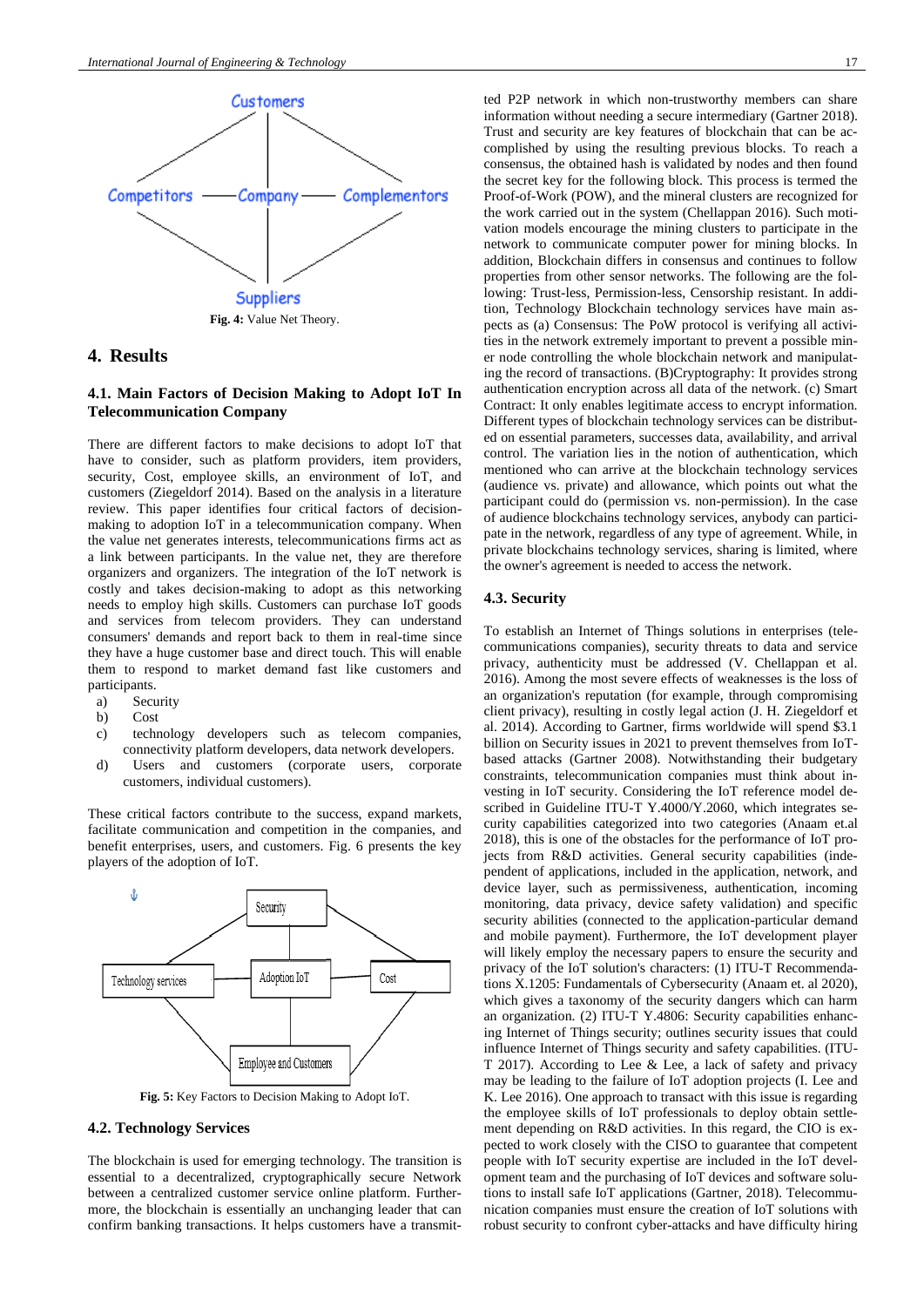personnel with IoT security capabilities. Three major kinds of risks influence Internet of Things solutions. (Chellappan et al. 2016). Take a picture (is accountable for catching information), tamper, which relates to refusing, destroying, and interrupting the IoT solution, and Disrupt (refusing, destroying, and disturbing the IoT solution related to data manipulation. Passive threats (snoop or transmission monitoring) and active threats (attacking the Internet of Things network) are both possible risks (misrepresentation, man-in-the-middle, re-enactment) Denial-of-Service (DoS) assaults).

## **4.4. Cost**

The cost of deploying the Internet of Things varies greatly due to the use of traditional research methods and techniques of communication (e.g., Internet, e-mail, website, e-Commerce, e-CRM) in terms of their degree of difficulty. To decrease project risk, the CIO must consider Factors related to technology, organization, and the environment (technological infrastructure, technological support, research and development activities, IoT managers skills, IoT skills of employees, behavioral intention to use Internet of Things, sector, firm size) Calculate an estimated investment cost defined by two scenarios. (1) The Internet of Things project will be combined with current information and communication technologies to improve them, such as e-Commerce and E-CRM (H. Yu and X. Zhang, 2017). or promote the implementation of numerous alternatives in the company, considering technology developments such as Cloud Computing (A. Botta et al. 2016). (2) The Internet of Things (IoT) project is a new technical solution based on the Internet of Things that necessitates technical preparedness to support the digitalization of the business to enhance procedures, goods, or activities. Including both situations, positive results from prototypes or perhaps even pre-test are anticipated to validate IoT expenditures in the initial phases of IoT adoption because the cost to install IoT solutions is typically greater than projected. Among all the costs that telecommunication company businesses should bear to complete IoT, initiatives are the following: employ experts of the employee's in the Internet of Things (from various fields of a specialist such as Computer Science, Engineering, Decision Sciences, Social Sciences, Energy, Business, Management, and Accounting), with high skills to share in technological innovation processes; training staffs for the conquest of new digital skills to go ahead with the digital processing for the appropriate use of factors IoT trends and technologies such as offering courses relevance basic competences of IoT, improve security skills, analysis data, hardware and software support.

## **4.5. Employee and Customers**

Employees and consumers receive IoT-based services from businesses to enhance their business processes and customer needs. Employees and consumers are the benefactors and income generators who support IoT development going ahead. Optimizing machine maintenance, locating ships and trucks, aiding consumers with shopping, achieving efficiency in checkout processes, and controlling workplace security and electricity costs are just a few of the ways IoT helps employees and consumers (C. Bardaki et al. 2012; S.H. Choi et al. 2015; H. Evanschitzky et al. 2015). Employees and consumers must adopt IoT services for the IoT investments to fully utilize. According to a new analysis, perceived utility and enjoyment of IoT services favorably influence behavior in utilizing IoT services but perceived privacy risk negatively impacts IoT adoption (C.-L. Hsu et al. 2018).

# **5. Conclusion**

The deployment of IoT business will assist the digital revolution in telecommunication companies. services (IoT technologies together) and business applications) will be headed primarily by the (assigned as the project manager for the IoT projects). who should deal with the framework's difficulty in light of three factors: technical, organizational, and environmental) Since the Internet of Things is such a new phenomenon, there are several studies on corporate IoT. This makes it difficult for businesses to make wellinformed judgments on IoT quality improvement. This research addresses existing gaps that incorporate IoT study and aims to pique the curiosity of anybody concerned to incorporate IoT studies and practice in this field. This research highlighted key factors that contribute to decision-making to IoT adoption in telecommunication companies, such as security, cost, employee skills, and customers and technology services for support successful IoT service's needs. The factors play a significant role for IoT adoption, who will realize the planning to minimize business security, considering the limitation that refuses the growth of telecommunication company such as a lack of cost capacity, lack of ICT infrastructure, lack of IoT awareness). The IoT businesses group will include professional experts from various fields to propose enhancing the processes and improving security issues in IoT. The CEO's choice on IoT adoption in a telecommunications business is based on his innovative behavior. Prior expertise and understanding of the Internet of Things such as e-Commerce- e-CRM Cloud Computing.

# **References**

- [1] Yan, B., & Huang, G. (2009, August). Supply chain information transmission based on RFID and internet of things. In 2009 ISECS International colloquium on computing, communication, control, and management (Vol. 4, pp. 166-169). IEEE. and management (Vol. 4, pp. 166-169). IEEE. [https://doi.org/10.1109/CCCM.2009.5267755.](https://doi.org/10.1109/CCCM.2009.5267755)
- [2] Yang, Z., Yue, Y., Yang, Y., Peng, Y., Wang, X., & Liu, W. (2011, July). Study and application on the architecture and key technologies for IOT. In 2011 International Conference on Multimedia Technology (pp. 747-751). IEEE.
- [3] Parra, D. T., & Guerrero, C. D. (2020). Technological Variables for Decision-making IoT Adoption in Small and Medium Enterprises. Journal of Information Systems Engineering and Management, 5(4), em0124. [https://doi.org/10.29333/jisem/8484.](https://doi.org/10.29333/jisem/8484)
- [4] Lee, I., & Lee, K. (2015). The Internet of Things (IoT): Applications, investments, and challenges for enterprises. Business Horizons, 58(4), 431-440. [https://doi.org/10.1016/j.bushor.2015.03.008.](https://doi.org/10.1016/j.bushor.2015.03.008)
- Miraz, M. H., & Ali, M. (2018, August). Blockchain enabled enhanced IoT ecosystem security. In International conference for emerging technologies in computing (pp. 38-46). Springer, Cham. [https://doi.org/10.1007/978-3-319-95450-9\\_3.](https://doi.org/10.1007/978-3-319-95450-9_3)
- [6] Dorri, A., Kanhere, S. S., & Jurdak, R. (2016). Blockchain in internet of things: challenges and solutions. arXiv preprint arXiv:1608.05187.
- [7] Hwang, D., Choi, J., & Kim, K. H. (2018, October). Dynamic access control scheme for iot devices using blockchain. In 2018 International Conference on Information and Communication Technology<br>
Convergence (ICTC) (pp. 713-715). IEEE. gy Convergence (ICTC) (pp. 713-715). IEEE. [https://doi.org/10.1109/ICTC.2018.8539659.](https://doi.org/10.1109/ICTC.2018.8539659)
- [8] Anaam, E. A., Bakar, K. A. A., & Satar, N. S. M. (2020). A Model of Electronic Customer Relationship Management System Adoption In Telecommunication Companies. Amazonia Investiga, 9(35), 61-73. [https://doi.org/10.34069/AI/2020.35.11.5.](https://doi.org/10.34069/AI/2020.35.11.5)
- [9] Bardaki, C., Kourouthanassis, P., & Pramatari, K. (2012). Deploying RFID-enabled services in the retail supply chain: Lessons learned toward the internet of things. Information Systems Man-<br>agement, 29(3), 233-245. agement,  $29(3)$ , [https://doi.org/10.1080/10580530.2012.687317.](https://doi.org/10.1080/10580530.2012.687317)
- [10] Choi, S. H., Yang, Y. X., Yang, B., & Cheung, H. H. (2015). Itemlevel RFID for enhancement of customer shopping experience in apparel retail. Computers in industry, 71, 10-23. apparel retail. Computers in industry, 71, 10-23. [https://doi.org/10.1016/j.compind.2015.03.003.](https://doi.org/10.1016/j.compind.2015.03.003)
- [11] Evanschitzky, H., Iyer, G. R., Pillai, K. G., Kenning, P., & Schütte, R. (2015). Consumer trial, continuous use, and economic benefits of a retail service innovation: The case of the personal shopping assistant. Journal of Product Innovation Management, 32(3), 459-475. [https://doi.org/10.1111/jpim.12241.](https://doi.org/10.1111/jpim.12241)
- [12] Yu, H., & Zhang, X. (2017, July). Research on the Application of IoT in E-Commerce. In 2017 IEEE International Conference on Computational Science and Engineering (CSE) and IEEE International Conference on Embedded and Ubiquitous Computing